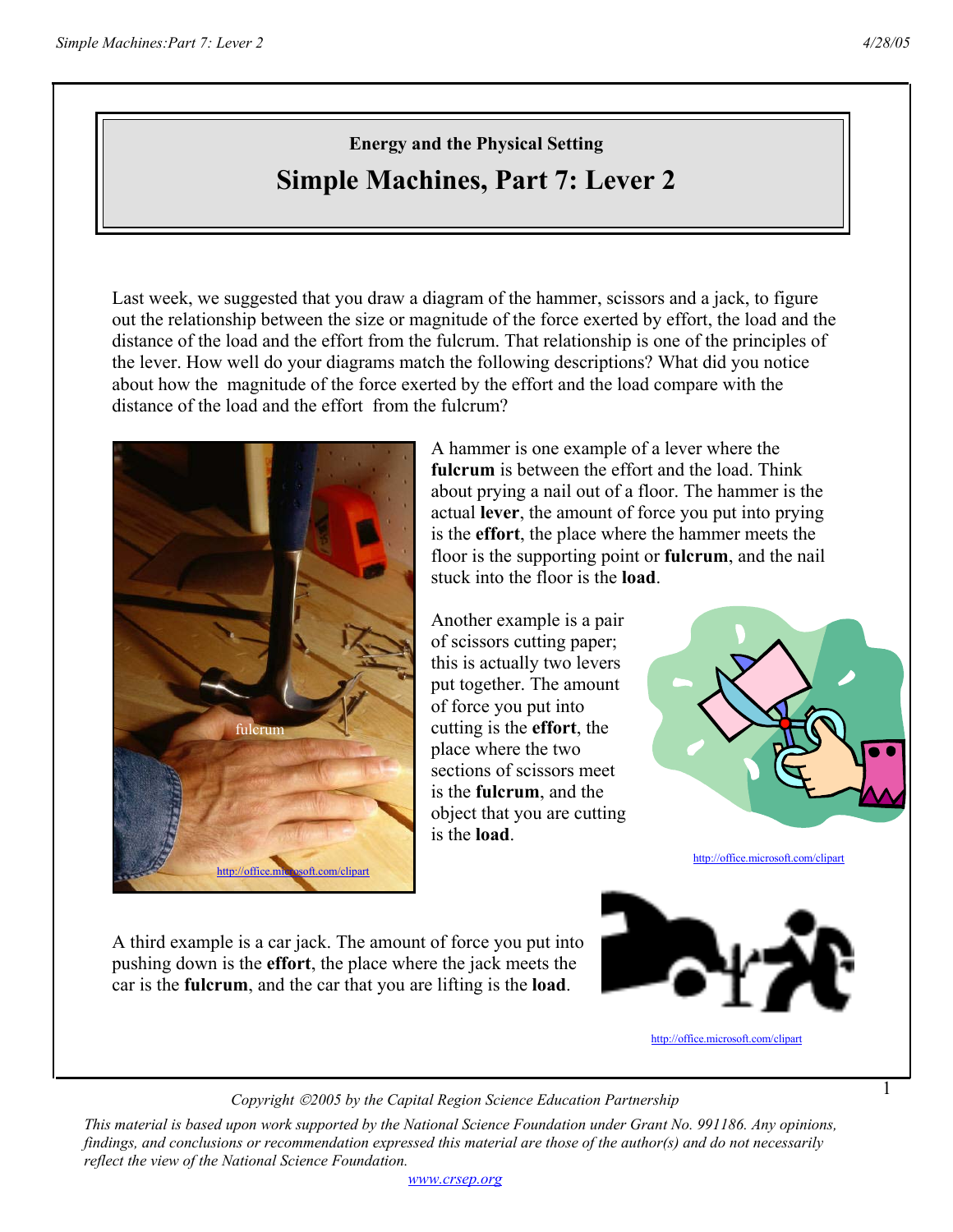

*Copyright 2005 by the Capital Region Science Education Partnership*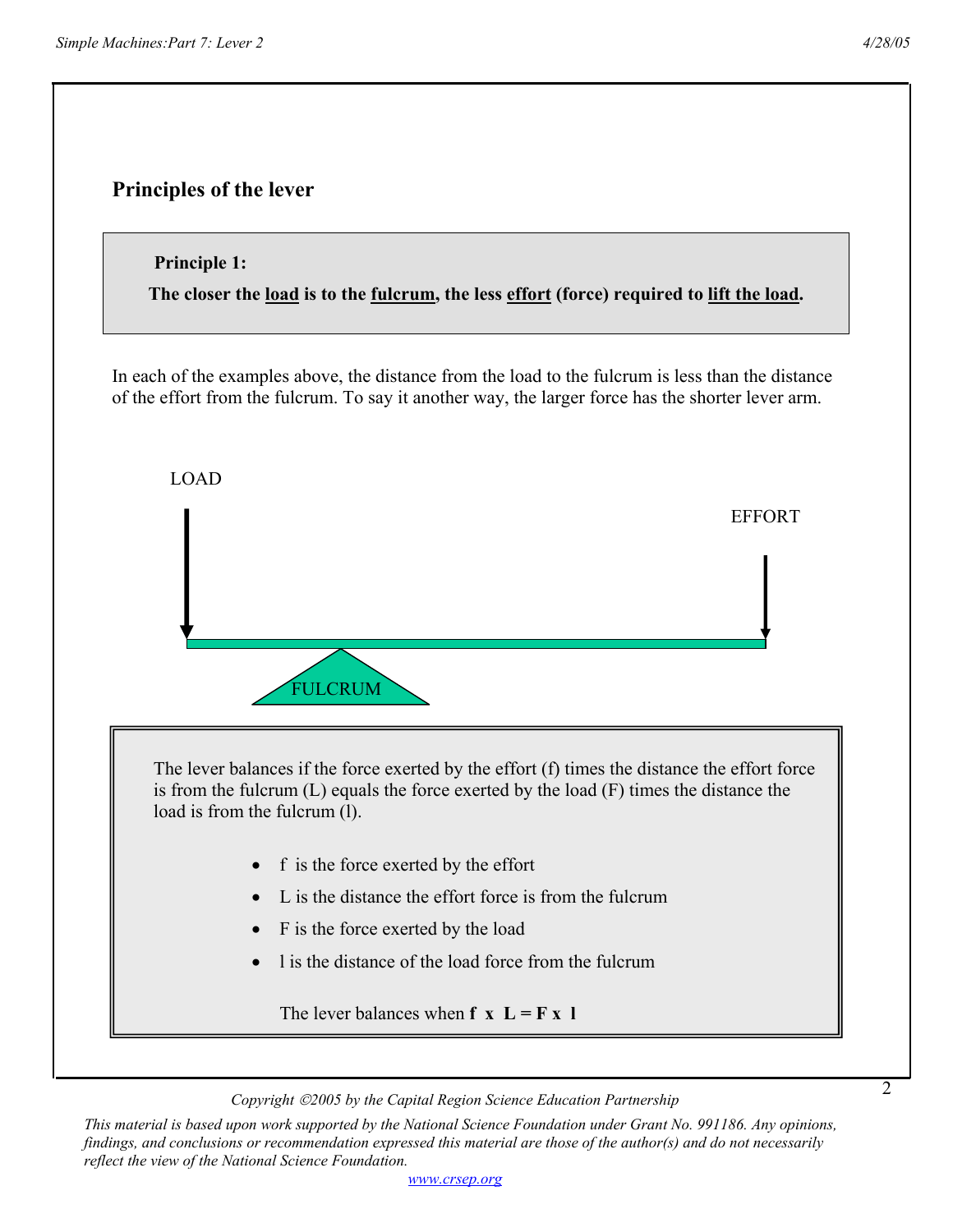3

Imagine that you are using a lever to lift something that is very heavy. Where do you want to place the fulcrum? Suppose you put the fulcrum midway between you and the load? If both you and the **load** are equidistant from the **fulcrum**, you'd have to push incredibly hard to lift it; you may not even be able to budge it! The effort force would have to be greater than the load force. So what good is a simple machine then?



*Copyright 2005 by the Capital Region Science Education Partnership*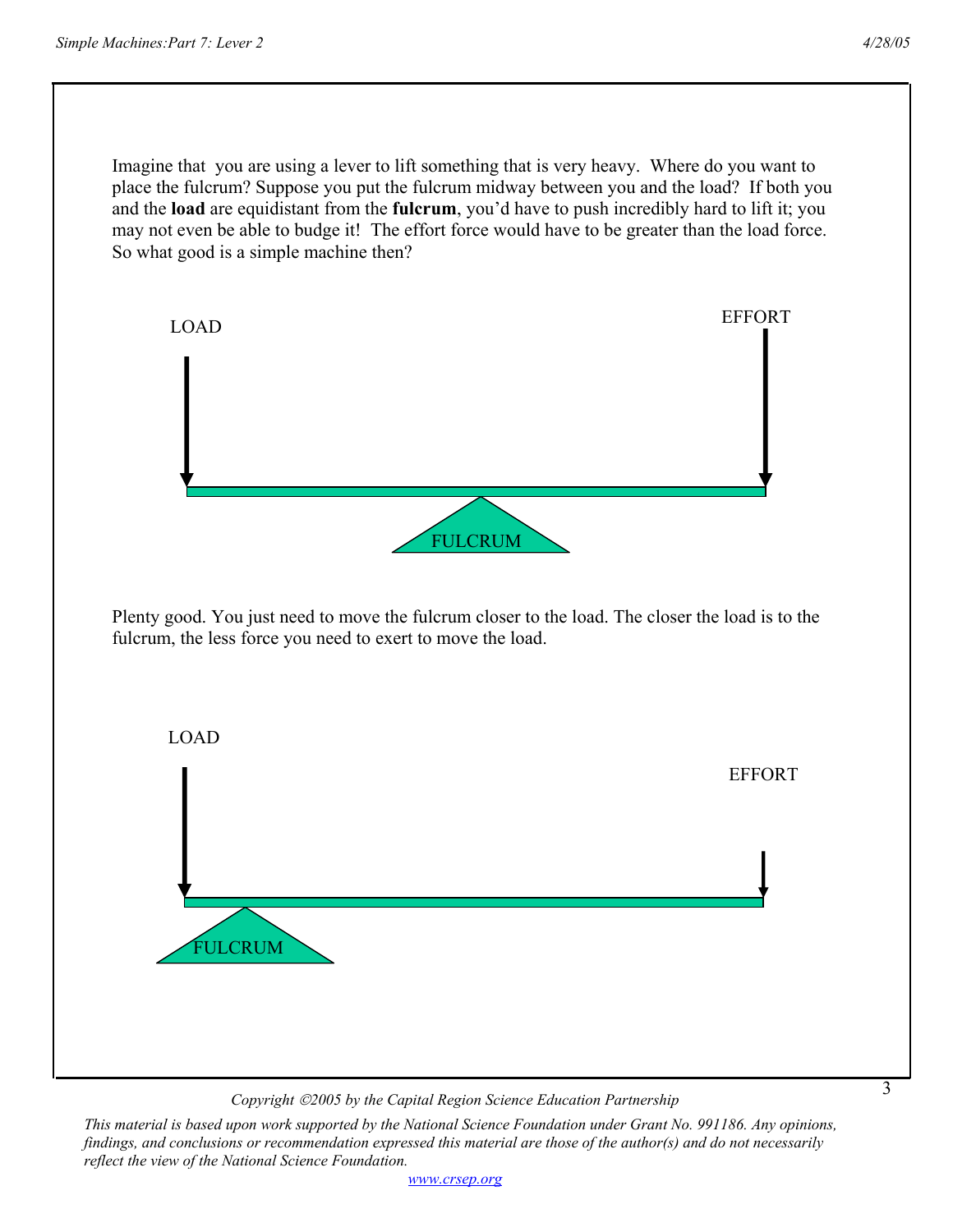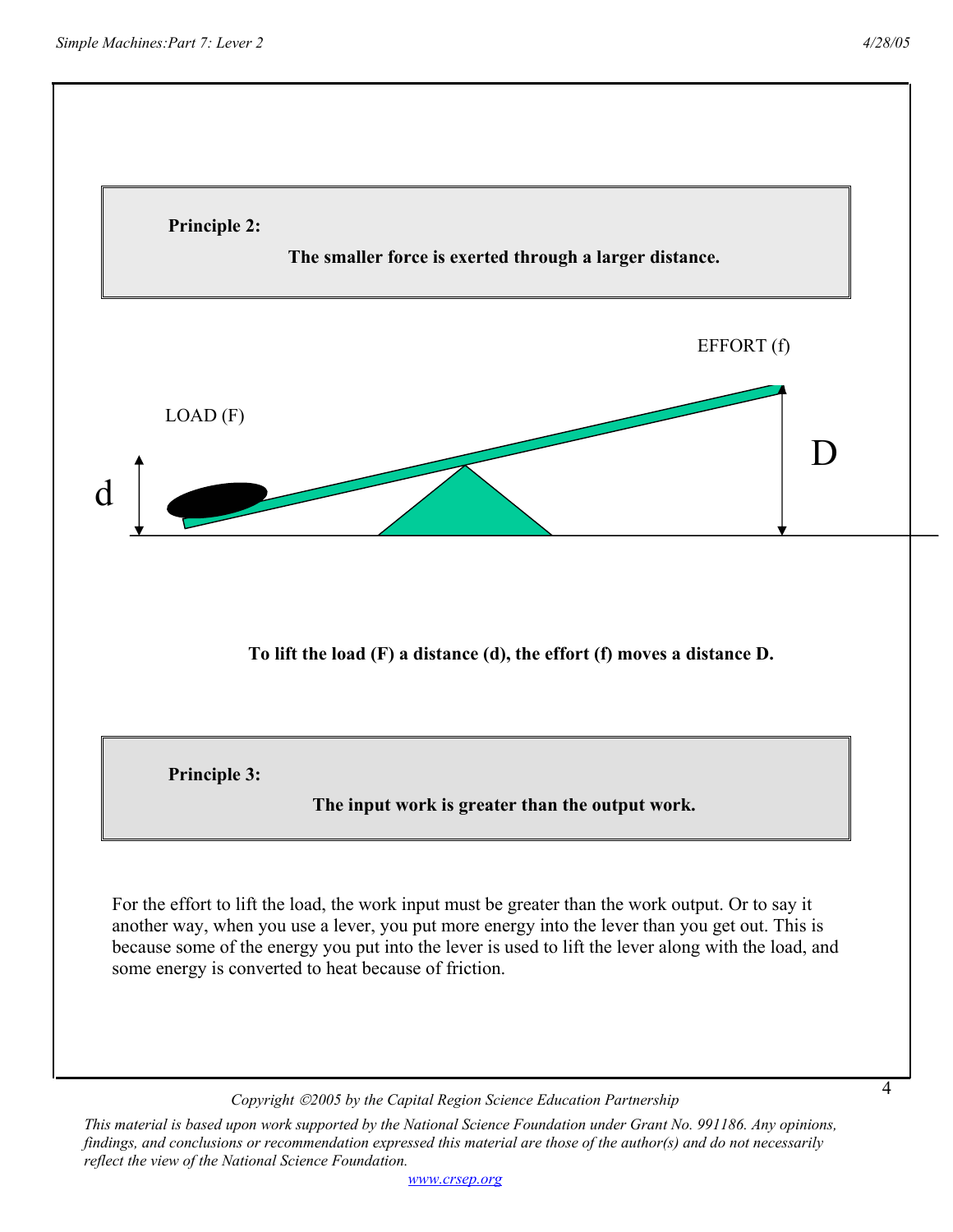The work output from the shovel lifting the stone is equal to the weight of the stone times the distance the stone is moved upward. The work put into the shovel to lift the stone is equal to the push on the handle of the shovel times the distance the shovel is pushed downward.